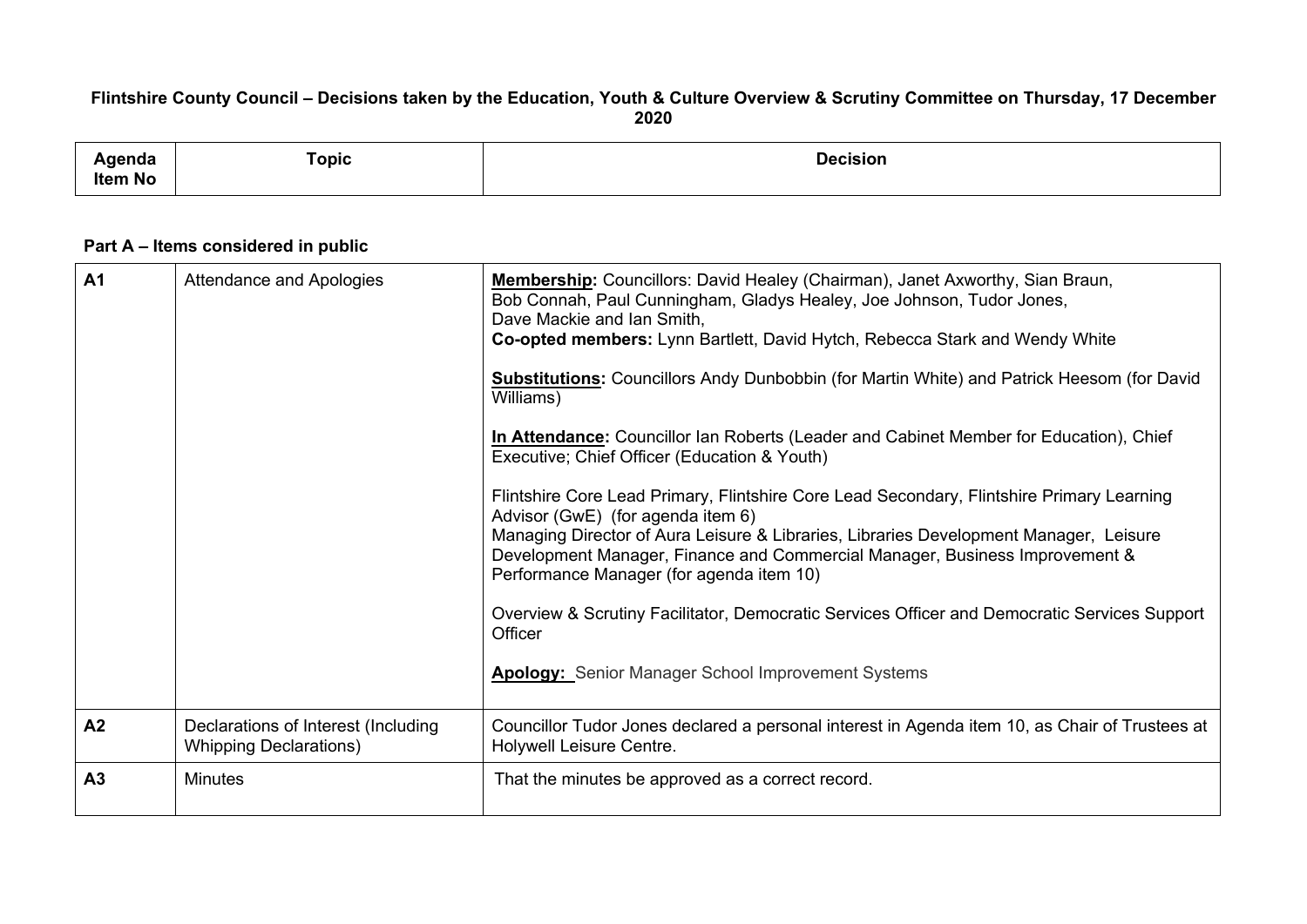## Flintshire County Council - Decisions taken by the Education, Youth & Culture Overview & Scrutiny Committee on Thursday, 17 December **2020**

| ∖genda<br><b>Item No</b> | Topic | <b>Decision</b><br>. |
|--------------------------|-------|----------------------|
|                          |       |                      |

| A4             | <b>Emergency Situation Briefing (Verbal)</b>  | That the verbal update be noted.                                                                                                                                                                                                                                                                                                                                                                                                                                                                                                                                                                                                                                                                                                                                                                                                                                                                                                                                                                            |
|----------------|-----------------------------------------------|-------------------------------------------------------------------------------------------------------------------------------------------------------------------------------------------------------------------------------------------------------------------------------------------------------------------------------------------------------------------------------------------------------------------------------------------------------------------------------------------------------------------------------------------------------------------------------------------------------------------------------------------------------------------------------------------------------------------------------------------------------------------------------------------------------------------------------------------------------------------------------------------------------------------------------------------------------------------------------------------------------------|
| <b>A5</b>      | Forward Work Programme and Action<br>Tracking | (a) That the Forward Work Programme be noted;<br>(b) That the Facilitator, in consultation with the Chair of the Committee, be authorised to vary<br>the Forward Work Programme between meetings, as the need arises; and<br>(c) That the progress made in completing the outstanding actions be noted.                                                                                                                                                                                                                                                                                                                                                                                                                                                                                                                                                                                                                                                                                                     |
| A <sub>6</sub> | <b>Blended Learning</b>                       | (a) That the Committee acknowledges the strong partnership working between Flintshire<br>Schools and GwE which has established successful approaches to blended learning for the<br>benefit of learners during the pandemic;<br>(b) That the Committee is assured of the quality of blended learning in Flintshire Schools to<br>date and notes the positive impact on the professional development of the schools' workforce<br>to meet this new approach to teaching and learning and commends members of the workforce<br>in meeting the challenges;<br>(c) That the Committee welcomes the significant investment by Welsh Government in schools'<br>digital infrastructure but acknowledges this is an area of ever increasing demand to ensure the<br>effective delivery of blended learning moving forward; and<br>(d) That the Chairman writes to schools' on behalf of the Committee to thank them for their<br>work and dedication throughout the emergency situation to the benefit of learners. |
| <b>A7</b>      | <b>Adult Community Learning</b>               | (a) That the Committee note the Adult Community Learning funding within Flintshire and                                                                                                                                                                                                                                                                                                                                                                                                                                                                                                                                                                                                                                                                                                                                                                                                                                                                                                                      |